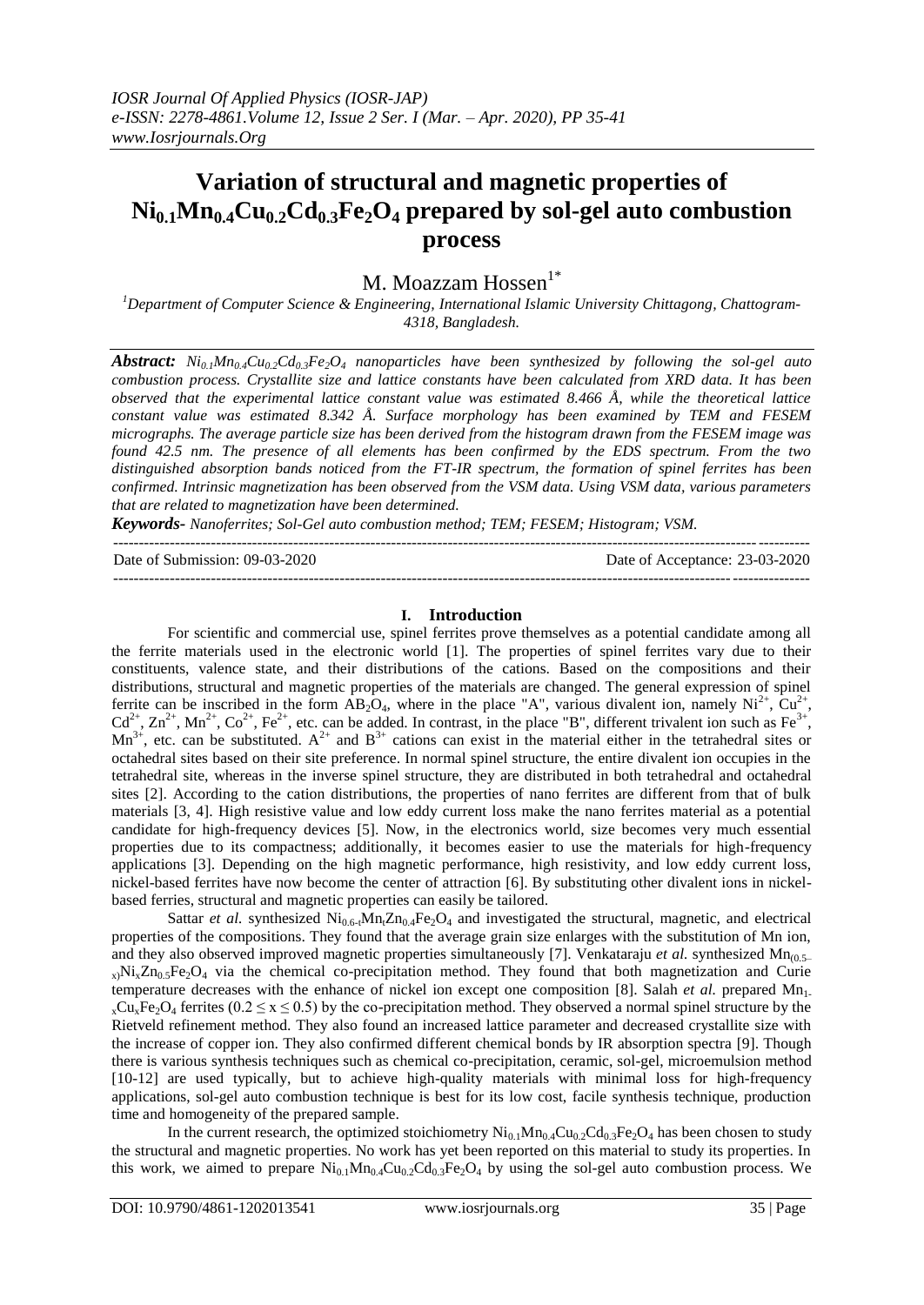have primarily focused ourselves to determine the value of experimental and theoretical lattice constants, crystallite size, X-ray density, and other parameters specified from XRD data. The structural properties also have been studied by TEM, FESEM, EDS, and FTIR. In the present research, the magnetic properties have been examined by using VSM and calculated the saturation magnetization, remanent magnetization, coercivity, magnetic moment, and anisotropic constant values.

#### **II. Experimental**

#### **2.1 Synthesis of nanoparticles**

Nitrate salts of nickel, manganese, copper, cadmium, and iron have been used to synthesize  $Ni_{0.1}Mn_{0.4}Cu_{0.2}Cd_{0.3}Fe_2O_4$  by the sol-gel auto combustion system. Firstly, all the salts were dissolved in ethanol (C<sub>2</sub>H<sub>6</sub>O), then using a magnetic stirrer; the solution was stirred continuously at 70 °C till gel form was noticed entirely. During this process, the pH of the solution was kept at a fixed value 7 by adding ammonia slowly. This mixture was kept in a water tub at 170 ºC, and then the gel was heated at a temperature of 200 ºC for five hours in the air. Finally, a fluffy powder obtained. To eliminate the impurity from the powder, this powder was heated at 700 °C for another five hours. Lastly,  $Ni_{0.1}Mn_{0.4}Cu_{0.2}Cd_{0.3}Fe_2O_4$  nanoparticles ware obtained that were subjected to examine various structural and magnetic properties.

#### **2.2 Characterization**

Philips X'Pert Pro X-ray diffractometer (PW3040) was employed to acquire X-ray diffraction (XRD) spectra at room temperature. Using Scherrer's formula, crystallite size has been calculated from the peak (311) by following formula [13]:

$$
D = \frac{0.9\lambda}{\beta cos \theta}
$$

Here, crystallite size is D, X-ray wavelength (1.54 Å) is  $\lambda$ , full width at half maxima is  $\beta$ , and angle of diffraction is  $\theta$ .

By the Nelson-Riley extrapolation method, the exact lattice parameter has been determined. The experimental  $(a_{\text{exp}})$  and theoretical lattice constant  $(a_{\text{th}})$  have been calculated from the subsequent formula:

$$
a_{exp} = \frac{d_{hkl}}{\sqrt{(h^2 + k^2 + l^2)}}
$$
  
\n
$$
a_{th} = \frac{8}{3\sqrt{3}} \left[ (r_A + R_0) + \sqrt{3} (r_B + R_0) \right]
$$

where  $d_{hkl}$  is the distance among two consecutive planes,  $R_0$  is the radius of oxygen ion (1.32Å).

Value of X-ray density  $(\rho_x)$  has been resolved by the following formula:

$$
\rho_X = \frac{8M}{Na^3}
$$

where the molecular weight is *M*, Avogadro's number is *N*, and lattice constant is *a*.

The ionic radii, bond lengths of tetrahedral and octahedral sites have been resolved via Standley's relations [14].

$$
A - O = \left(u - \frac{1}{4}\right)a\sqrt{3}
$$
  
\n
$$
B - O = \left(\frac{5}{8} - u\right)a
$$
  
\n
$$
r_A = \left(u - \frac{1}{4}\right)a\sqrt{3} - r(O^{2-})
$$
  
\n
$$
r_B = \left(\frac{5}{8} - u\right)a - r(O^{2-})
$$

 $\binom{8}{8}$  (8  $\binom{8}{7}$   $\binom{8}{9}$   $\binom{8}{1}$   $\binom{8}{1}$  and *u* signifies parameter for oxygen ion. The hopping length of the ferrite ions at the tetrahedral  $(L_A)$  and octahedral  $(L_B)$  sites were resolved by the subsequent method [15].

$$
L_A = a \left(\frac{\sqrt{3}}{4}\right)
$$
  

$$
L_B = a \left(\frac{\sqrt{2}}{4}\right)
$$
  
Emalous tran

Employing transmission electron microscope (TEM) (Model: Talos F200S, ThermoFisher (FEI), US, operating voltage 200 kV), and field emission scanning electron micrographs (FESEM) (model JEOL-JSM 7600F, operating voltage 5 kV), the surface configuration of the ferrites have been inspected. FESEM has also outfitted with energy dispersive spectroscopy (EDS). By means of the linear intercept method, the average grain size has been estimated [16]. Applying operating voltage 10 kV, the EDS spectrum has been recorded. With the help of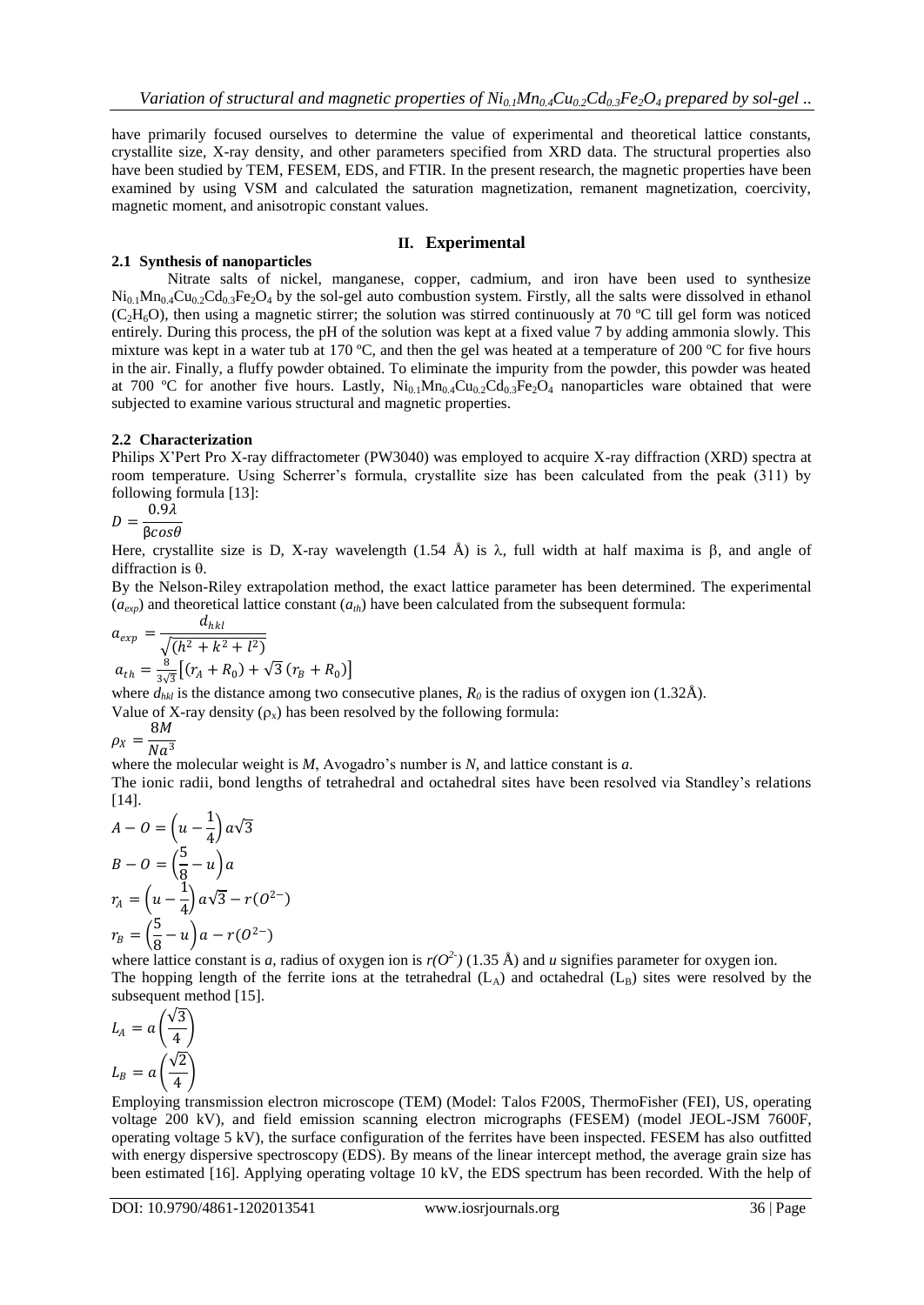the PerkinElmer spectrometer (model no. 8400S USA), the FTIR spectra of the ferrite samples have been recorded.

M-H curve has been recorded with a vibrating sample magnetometer (VSM) (EV-9, Microcense LLC, USA). Using the following relation, the value of the magnetic moment has been calculated:

$$
\begin{array}{c}\n\cdot & \phantom{0} \\
\end{array}
$$

 $\mu_B$ 5585

**3.1 XRD analysis**

where the molecular weight is  $M$ , and saturation magnetization is  $M_s$ .

## **III. Result And Discussion**

The XRD spectra of  $Ni_{0.1}Mn_{0.4}Cu_{0.2}Cd_{0.3}Fe_2O_4$  nanoparticles calcined 700 °C at are represented in Fig. 1. Seven major peaks were obtained from the XRD spectrum, which confirms the cubic spinel structure along with single-phase. All the peaks have been verified by the JCPDS NO. 019-0692 XRD cards [17]. No impurity peak has been noticed in the spectrum. Broad XRD line indicates the nanosize of the particles.



**Fig. 1.** XRD of Ni0.1Mn0.4Cu0.2Cd0.3Fe2O4 nanoparticles.

Various parameters obtained from XRD data have been tabulated in Table 1. It has been that the value of the investigational lattice constant is 8.466 Å, while the value of the hypothetical lattice constant is 8.342 Å. Theoretically, there is a defect in the powder sample, but experimentally it is not always true; that's why the value of experimental lattice constant is higher than that of theoretical lattice constant. The estimated crystallite size has been observed 36 nm. It was found X-ray density is 5.47 gm/cc. In Table 1, the estimated value of the ionic radius, bond length, and hopping length have been listed.

**Table 1:** Different parameters estimated from XRD for  $Ni_{0.1}Mn_{0.4}Cu_{0.2}Cd_{0.3}Fe<sub>2</sub>O<sub>4</sub>$ 

| Experimental<br>Lattice Constant<br>A | Theoretical<br>Lattice<br>Constant | Crystallite<br><b>Size</b><br>nm | X-ray<br>density<br>$\rho_{\rm x}$<br>(gm/cc) | rд<br>A | $r_{B}$ | A-O   | B-O   |       | $L_B$ |
|---------------------------------------|------------------------------------|----------------------------------|-----------------------------------------------|---------|---------|-------|-------|-------|-------|
| 8.466                                 | 8.342                              | 36                               | 5.47                                          | 0.483   | 0.766   | 1.833 | 2.116 | 3.666 | 2.993 |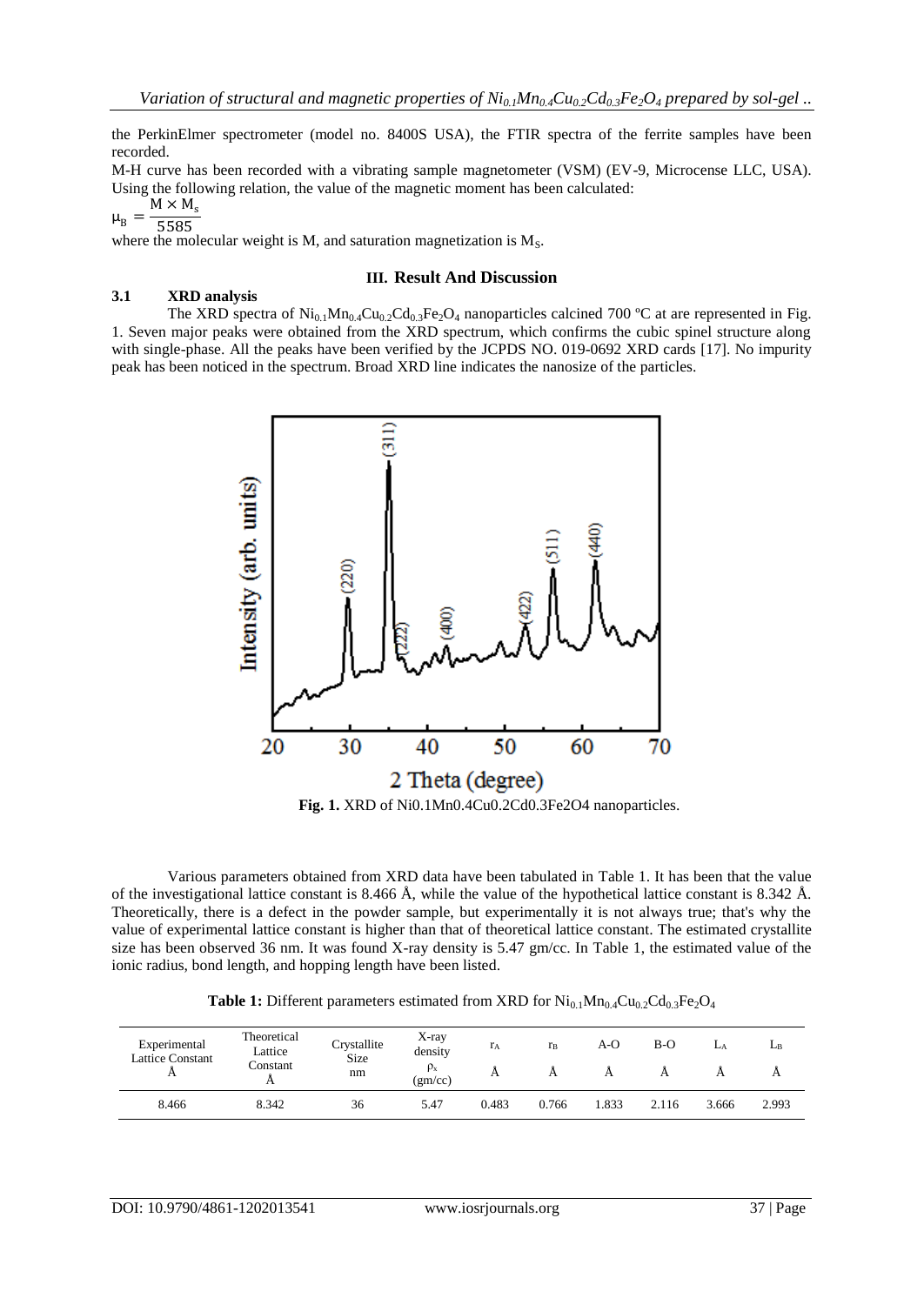#### **3.2 TEM analysis**

The TEM images of  $Ni_{0.1}Mn_{0.4}Cu_{0.2}Cd_{0.3}Fe_2O_4$  nanoparticles have been given for three magnifications in Fig 2.



**Fig. 2**. High Resolution Transmission Electron Microscope (TEM) analysis of the prepared  $Ni<sub>0.1</sub>Mn<sub>0.4</sub>Cu<sub>0.2</sub>Cd<sub>0.3</sub>Fe<sub>2</sub>O<sub>4</sub> nanoparticles at different magnifications.$ 



**Fig. 3.** Selective Area Electron Diffraction (SAED) pattern of  $Ni<sub>0.1</sub>Mn<sub>0.4</sub>Cu<sub>0.2</sub>Cd<sub>0.3</sub>Fe<sub>2</sub>O<sub>4</sub> nanoparticles.$ 

From the images, it has observed that the particle size is below 50 nm. Nearly spherical shaped particles have been noticed in the images. Slight agglomeration also has been seen in the images. The selected area electron diffraction (SAED) pattern has been given in Fig 3. The clear presence of diffraction planes confirms the formation of spinel ferrites.

#### **3.3 FESEM and EDS analysis**

FESEM micrographs of the  $Ni_{0.1}Mn_{0.4}Cu_{0.2}Cd_{0.3}Fe<sub>2</sub>O<sub>4</sub>$  nanoparticles have been represented in Fig. 4. Nearly identical and consistent particles with fractional agglomeration have been observed. Due to the existing magnetic moment, this agglomeration takes place. The histogram that represents particle size distribution depicted in Fig. 5. It has been found that the average particle size is 42.5 nm that is comparable with the crystallite size computed from the XRD data.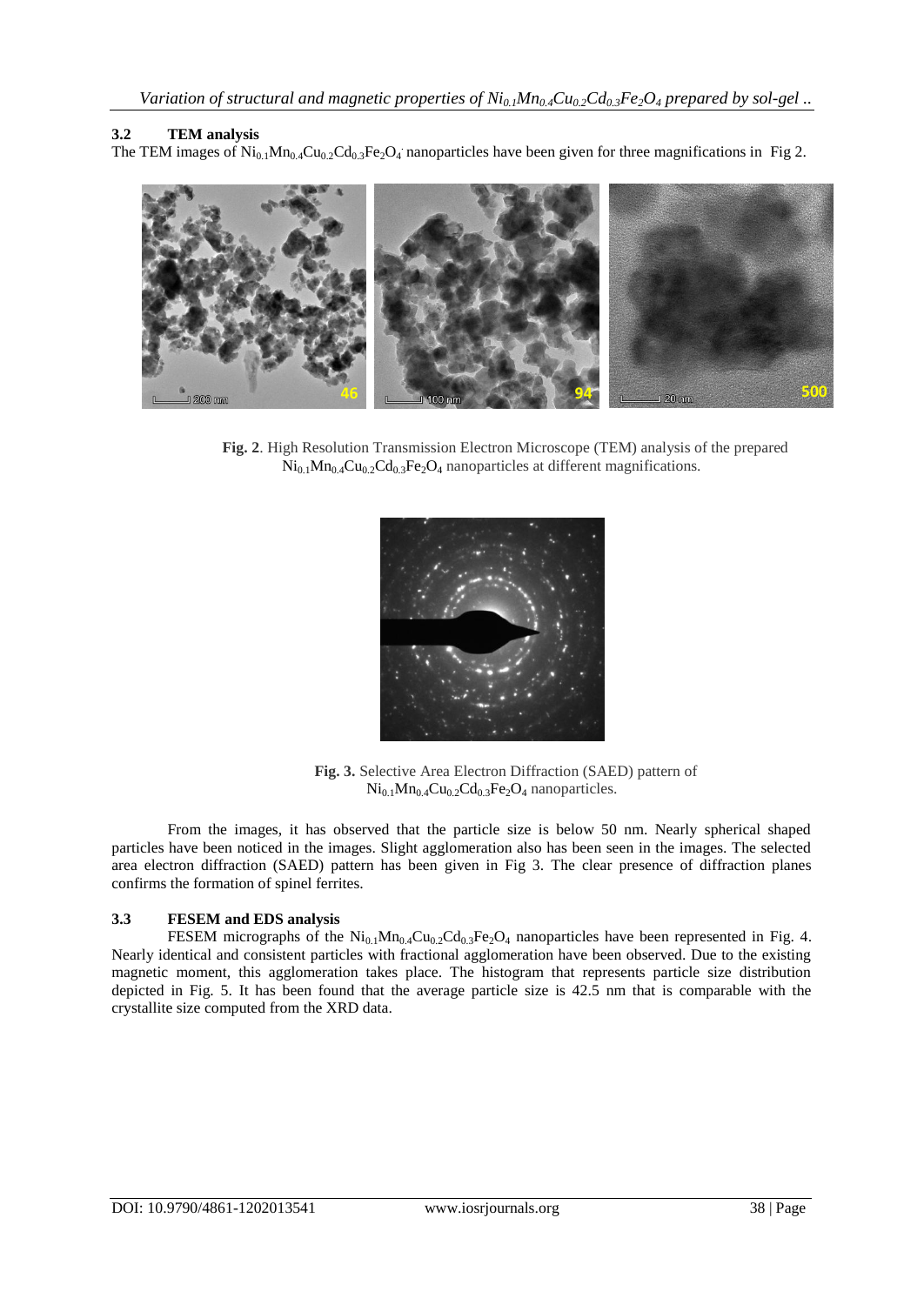

In Fig. 6, the EDS spectrum of  $Ni<sub>0.1</sub>Mn<sub>0.4</sub>Cu<sub>0.2</sub>Cd<sub>0.3</sub>Fe<sub>2</sub>O<sub>4</sub>$  has been given. From EDS analysis, the purity of the ferrites sample has been proved. The amount of element and atomic percentages has been tabulated in Table 2. The proportions of the components exposed that there is no loss of elements has been noticed.



Fig. 6. EDS spectrum (50,000×) of  $Ni_{0.1}Mn_{0.4}Cu_{0.2}Cd_{0.3}Fe_2O_4$  sample

## **Table 2**

The elements of each sample composition  $Ni<sub>0.1</sub>Mn<sub>0.4</sub>Cu<sub>0.2</sub>Cd<sub>0.3</sub>Fe<sub>2</sub>O<sub>4</sub>$  nanoparticles analyzed by (% weight) obtained by EDS

|           | Ni               | Cп                     | Cd                | Mn                | Fe                |                   |
|-----------|------------------|------------------------|-------------------|-------------------|-------------------|-------------------|
| Element % | $3.91(\pm 0.71)$ | $2.47(\pm 0.1)$<br>8)  | $16.54(\pm 0.76)$ | $14.48(\pm 1.40)$ | $40.74(\pm 1.57)$ | $21.85(\pm 3.23)$ |
| Atomic %  | $2.55(\pm 0.44)$ | $1.49 (\pm 0.0)$<br>7) | $5.70(\pm 0.58)$  | $10.27(\pm 1.60)$ | $28.25(\pm 2.75)$ | $51.74(\pm 4.88)$ |

## **3.4 FTIR analysis**

FTIR spectrum of  $Ni_{0.1}Mn_{0.4}Cu_{0.2}Cd_{0.3}Fe_2O_4$  has been given In Fig. 7. Two absorption bands have been identified around 360 cm<sup>-1</sup> and 590 cm<sup>-1</sup>, which corresponds to the octahedral and tetrahedral group of spinel ferrites [18]. This change in two sites is due to the change in iron and oxygen bond length. The peak 1634 cm<sup>-1</sup> indicates the bending of hydroxyl ion due to chemically absorbed H2O. For C-H elongated vibrations, the crest 2924 cm<sup>-1</sup> observed. For the stretching mode of vibration, the band at 3428 cm<sup>-1</sup> has been found.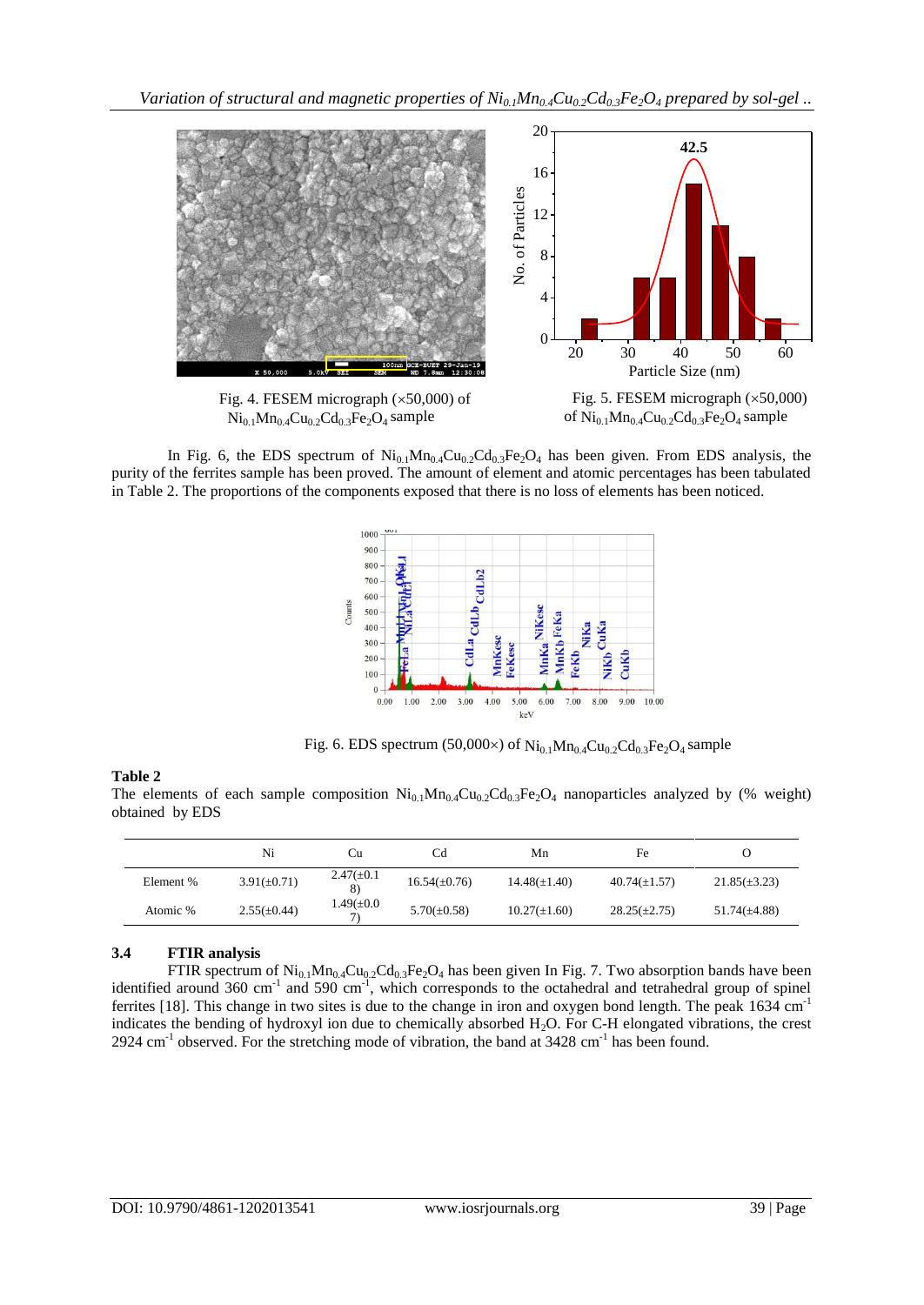

Fig. 7. FTIR Spectra of  $Ni<sub>0.1</sub>Mn<sub>0.4</sub>Cu<sub>0.2</sub>Cd<sub>0.3</sub>Fe<sub>2</sub>O<sub>4</sub>$  as dried samples

#### **3.5 Magnetic measurements**

M-H curve of  $Ni_{0.1}Mn_{0.4}Cu_{0.2}Cd_{0.3}Fe_2O_4$  has been given in Fig. 8.



**Table 3:** Magnetization data of Ni<sub>0.1</sub>Mn<sub>0.4</sub>Cu<sub>0.2</sub>Cd<sub>0.3</sub>Fe<sub>2</sub>O<sub>4</sub> Fig. 8. Magnetic Hysteresis Loops of  $\text{Ni}_{0.1}\text{Mn}_{0.4}\text{Cu}_{0.2}\text{Cd}_{0.3}\text{Fe}_2\text{O}_4$ 

| $M_{S}$<br>(emu/gm) | $M_r$<br>(emu/gm) | $M_r/M_s$ | Coercivity<br>$(H_c)$<br>$\mathbf{I}$ . | $\mu_B$<br>(Bohr magneton) | $K_I = M_S H_c/2$<br>$\times10^4$<br>$(\textit{erg}/\textit{cm}^3)$ |
|---------------------|-------------------|-----------|-----------------------------------------|----------------------------|---------------------------------------------------------------------|
| 21.11               | 78                | 0.08      | 0.002                                   | 0.94                       | 0.02                                                                |

Using the curve, the value of various magnetic parameters have been computed and presented in Table 3. From the table, it has been observed that the value of saturation magnetization  $(M_s)$  is 21.11 emu/gm, remanent magnetization ( $M_r$ ) is 1.78 emu/gm, coercivity ( $H_c$ ) is 0.002 T, magnetic moment ( $\mu_B$ ) is 0.94 and the anisotropy constant  $(K_1)$  is 0.02 erg/cm<sup>3</sup>. The low value of coercivity confirms that the material is soft ferrite. The value of  $M_r/M_s$  reveals the existence of anisotropy within the sample.